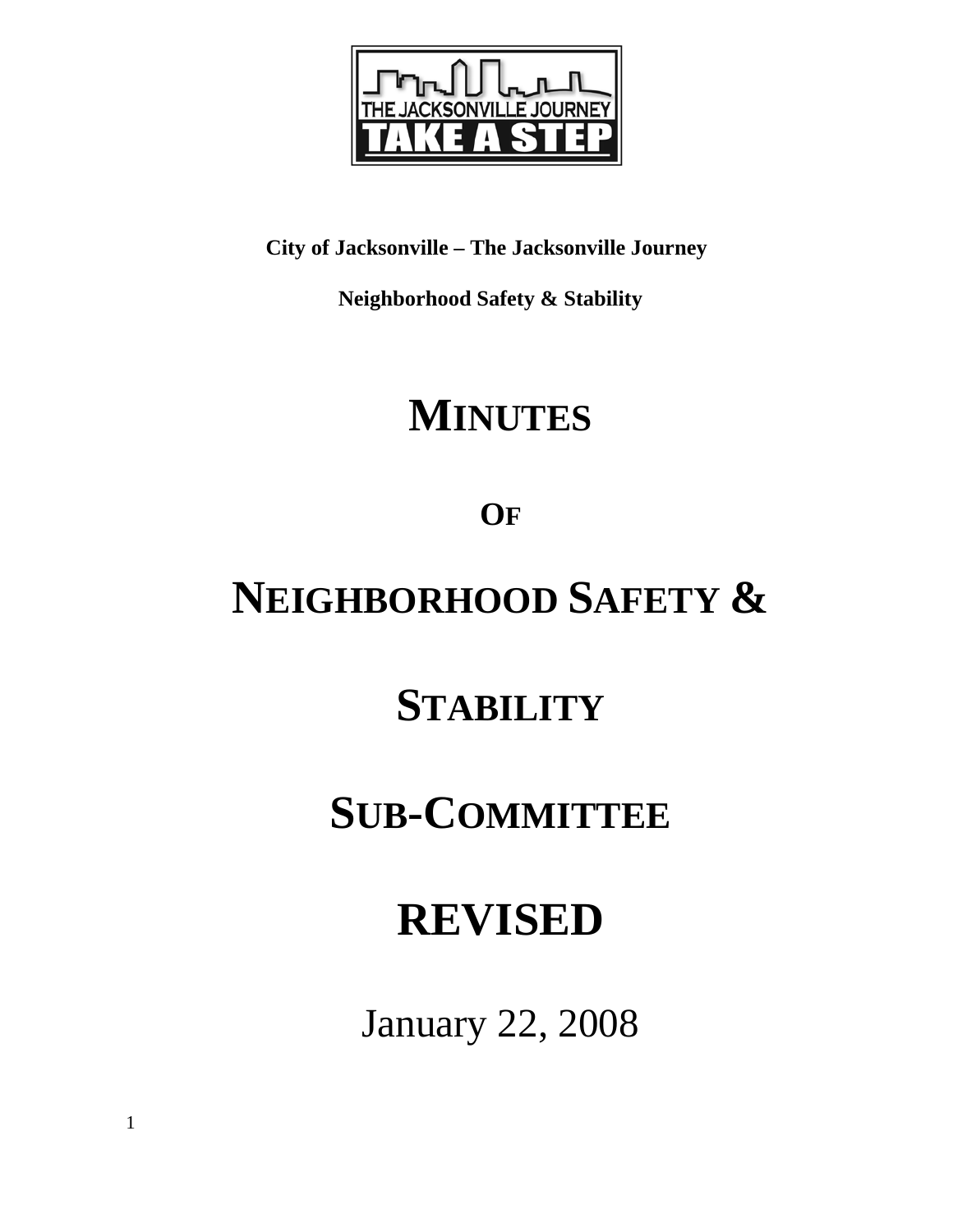## **The Jacksonville Journey – Neighborhood Safety & Stability**

### **Sub-Committee**

### **January 22, 2008**

### **4:00 p.m.**

**PROCEEDINGS before the Jacksonville Journey – Neighborhood Safety & Stability Sub-Committee taken on Tuesday, January 22, 2008, Edward Ball Building, 8th Floor – 214 N. Hogan Street, Jacksonville, Duval County, Florida commencing at approximately 4:00 p.m.** 

**Neighborhood Safety & Stability Committee** 

**Tony Boselli, Chair Oliver Barakat, Member John Clark, Member Charlie Commander, Member Ronnie Ferguson, Member Joni Foster, Member Donald Foy, Member Mark Griffin, Member Tripp Gulliford, Member Alberta Hipps, Member Suzanne Jenkins, Member Curtis Johnson, Member Diane Kerr, Member Tim Lawther, Member Lisa Moore, Member Devin Reed, Member Jim Robinson, Member Toney Sleiman, Member Eric Smith, Member Eddie Staton, Member**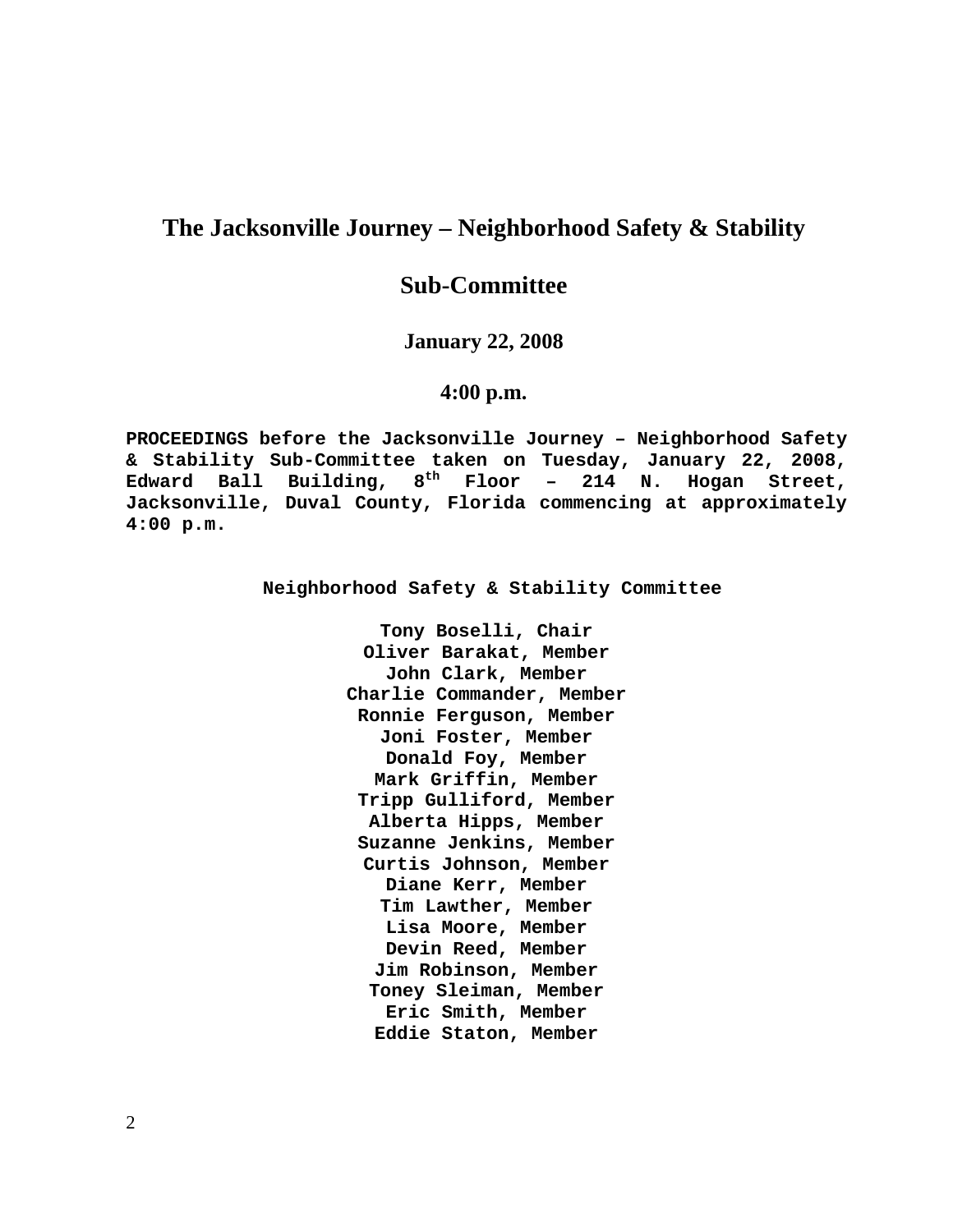### **APPEARANCES**

**COMMITTEE CHAIRS & MEMBERS:**

TONY BOSELLI, Chair JONI FOSTER, Member MARK GRIFFIN, Member TRIPP GULLIFORD, Member SUZANNE JENKINS, Member DIANE KERR, Member TIM LAWTHER, Member LISA MOORE, Member DEVIN REED, Member JIM ROBINSON, Member TONEY SLEIMAN, Member ERIC SMITH, Member EDDIE STATON, Member CHARLIE COMMANDER, Member RONNIE FERGUSON, Member ALBERTA HIPPS, Member

### **ABSENT MEMBERS:**

OLIVER BARAKAT, Member JOHN CLARK, Member CURTIS JOHNSON, Member

#### **STAFF:**

SUSIE WILES CHAD POPPELL JENNIFER SAVAGE STEPHANIE BARNETT RACHELLE M. SUNDY

#### **OTHERS PRESENT:**

A. L. Kelly, JSO Matt Galnor, Florida Times-Union Don Downing, Citizen (SPAR) Marilyn Fenton-Harmer, COJ Mary Beth Ridderman, COJ W. Earl Kitchings, Sportivation, Inc. Mary Kay O'Rourke, HabiJax James A. Richardson, COJ Rosemary Wesolowski, COJ Vieng Tham Vongsay Wight Greger, COJ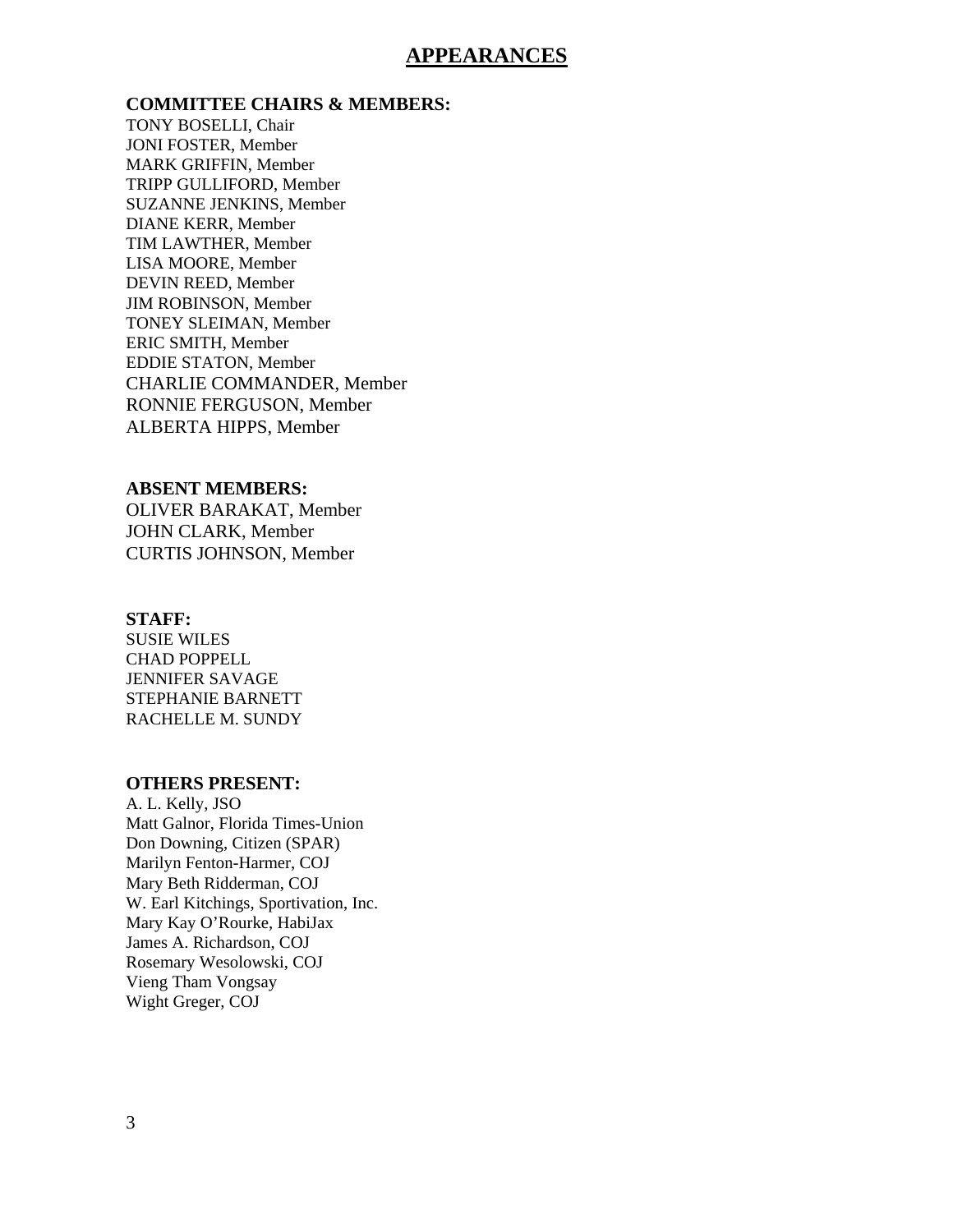#### **PROCEEDINGS**

January 8, 2008

Neighborhood Safety & Stability Chair/Committee 4:00 p.m. **Call to Order and Comments.** Chair Boselli called the meeting to order at approximately 4:04 p.m.

**Purpose of Meeting.** Discuss the Mayor's crime initiative – The Jacksonville Journey – Take a Step – Neighborhood Safety & Stability Sub-Committee.

Chair Boselli welcomed the group and thanked them for their willingness to be in attendance; and proceeded to introduce Susie Wiles from the Mayor's staff, filling in for Ms. Stewart in her absence. Ms. Wiles covered housekeeping items such as: stating your name each time you speak; speaking into a microphone and a brief review of the Sunshine Laws regarding side-bar conversations before and after the committee meetings.

Chairman Boselli then introduced Mr. Matt White – Manager of Crime Analysis with the Jacksonville Sheriff's Office. (Presentation can be found on website; [www.coj.net\)](http://www.coj.net/). Mr. White presented information regarding crime statistics in the City's problem areas. Chairman Boselli thanked Mr. White for his time and information, and asked if Mr. White could provide a "weather-type" map with information pertaining to his presentation. Mr. White suggested maps include the following information: Domestic Violence; Drug Crimes; Violent (felony) crimes – gun related. A question was posed through the Chair regarding Mr. Kelly's reaction to whether the group is on the right track; Mr. Kelly

4